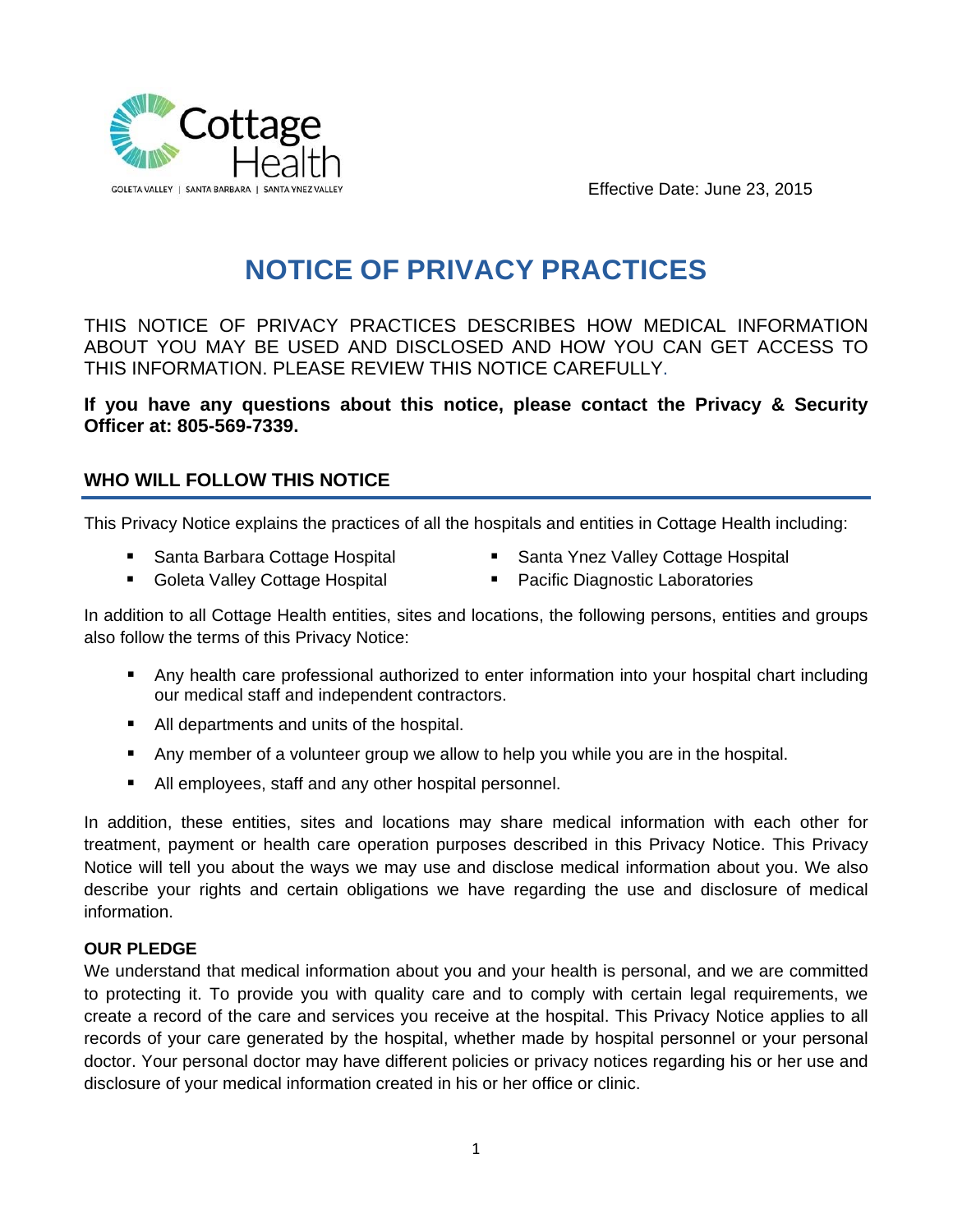This Privacy Notice will tell you about the ways in which we may use and disclose medical information about you. We also describe your rights and certain obligations we have regarding the use and disclosure of medical information.

#### **WE ARE REQUIRED BY LAW TO:**

- Make sure that medical information that identifies you is kept private (with certain exceptions);
- Give you this notice of our legal duties and privacy practices with respect to medical information about you; and
- Follow the terms of the notice that is currently in effect.

## **HOW WE MAY USE AND DISCLOSE MEDICAL INFORMATION ABOUT YOU**

The following categories describe different ways we use and disclose medical information. For each category of uses or disclosures we will explain what we mean and try to give some examples. Not every use or disclosure in a category is listed. However, all of the ways we are permitted to use and disclose information will fall within one of the categories.

**DISCLOSURE AT YOUR REQUEST**. We may disclose information when requested by you. This disclosure at your request may require a written authorization by you.

**FOR TREATMENT.** We may use medical information about you to provide you with medical treatment or services. We may disclose medical information about you to doctors, nurses, technicians, health care students, residents, or other hospital personnel who are involved in taking care of you at the hospital. For example, a doctor treating you for a broken leg may need to know if you have diabetes because diabetes may slow the healing process. In this example, the doctor may need to tell the dietician that you have diabetes so that we can arrange for appropriate meals. Different departments of the hospital may also share medical information about you in order to coordinate the different things you need for treatment, such as prescriptions, lab work and x-rays. We also may disclose medical information about you to people outside the hospital who may be involved in your medical care after you leave the hospital, such as personnel at skilled nursing facilities, home health agencies, and physicians or other practitioners. For example, we may give your physician access to your health information to assist your physician in treating you.

**FOR PAYMENT.** We may use and disclose medical information about you so that the treatment and services you receive at the hospital may be billed to you and payment may be collected from you, an insurance company or a third party. For example, we may need to give your health insurer information about surgery you received at the hospital so the insurer will pay us or reimburse you for the surgery. We may also tell your health insurer about a treatment you are going to receive to obtain prior approval or to determine whether your plan will cover the treatment. We may also provide basic information about you and your health plan, insurance company or other source of payment to practitioners outside the hospital who are involved in your care, to assist them in obtaining payment for services they provide to you.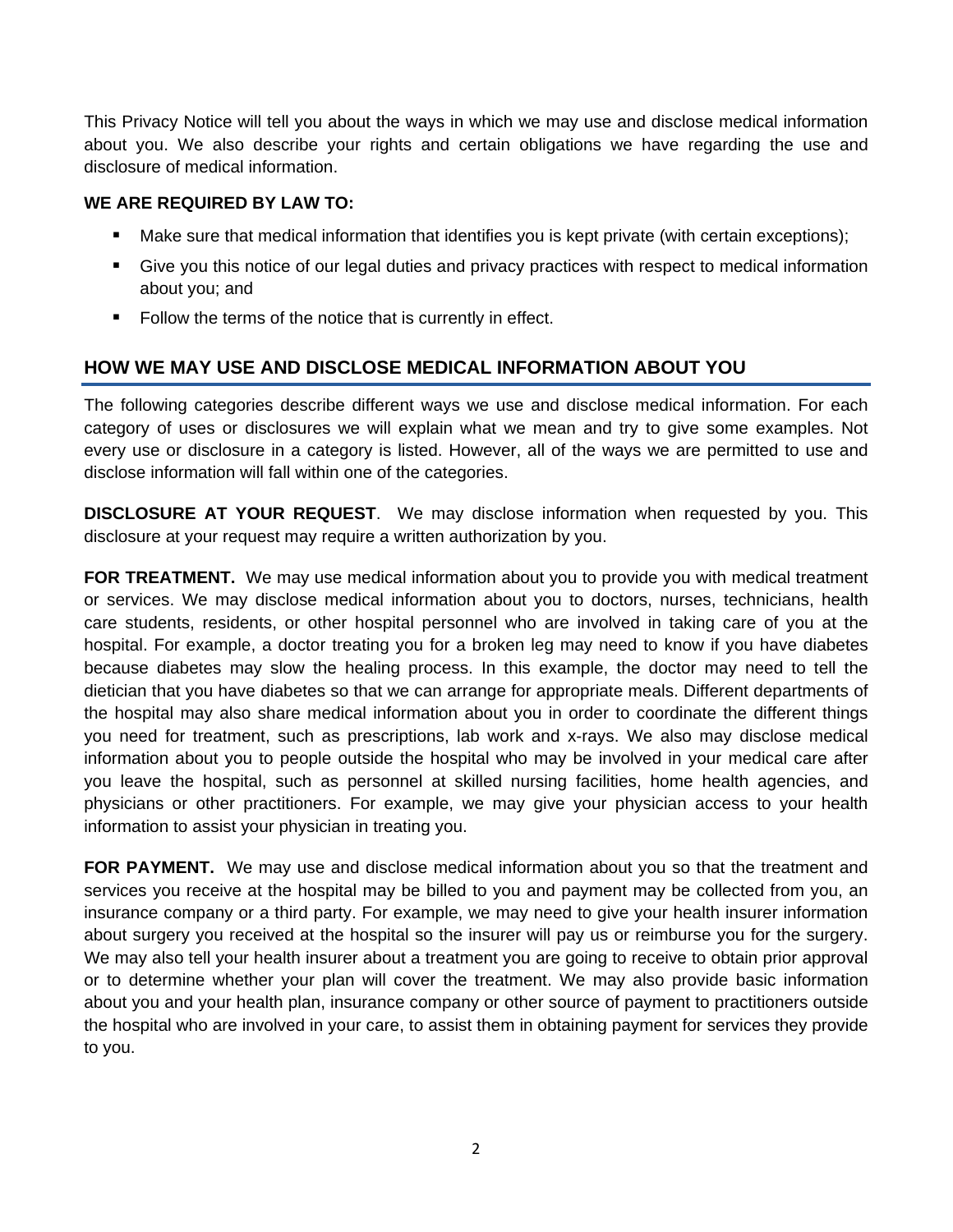**FOR HEALTH CARE OPERATIONS**. We may use and disclose medical information about you for health care operations. These uses and disclosures are necessary to run the hospital and make sure all our patients receive quality care. For example, members of the medical staff, the quality improvement manager, or members of the quality improvement team may use information in your health record to assess the care and outcomes in your case and others like it in an effort to continually improve the quality and effectiveness of the services we provide. We may also combine medical information about many hospital patients to decide what additional services the hospital should offer, what services are not needed, and whether certain new treatments are effective. We may also disclose information to doctors, nurses, technicians, medical students, and other hospital personnel for review and learning purposes. We may also combine the medical information we have with medical information from other hospitals to compare how we are doing and see where we can make improvements in the care and services we offer. We may remove information that identifies you from this set of medical information so others may use it to study health care and health care delivery without learning who the specific patients are.

**APPOINTMENT REMINDERS.** We may use and disclose medical information to contact you as a reminder that you have an appointment for treatment or medical care at the hospital.

**TREATMENT ALTERNATIVES.** We may use and disclose medical information to tell you about or recommend possible treatment options or alternatives that may be of interest to you.

**HEALTH-RELATED PRODUCTS AND SERVICES.** We may use and disclose medical information to tell you about our health-related products or services that may be of interest to you.

**FUNDRAISING ACTIVITIES.** We may use information about you, or disclose such information to a foundation related to the hospital, to contact you in an effort to raise money for the hospital and its operations. In such cases, we would only release contact information, such as your name, address, and phone number and the dates you received treatment or services at the hospital. You have the right to opt out of receiving fundraising communications. If you receive a fundraising communication, it will tell you how to opt out.

Cottage Health Development Office P.O. Box 689 Santa Barbara, CA 93105

**HOSPITAL DIRECTORY.** In conformity with applicable laws, we may include certain limited information about you in the hospital directory while you are a patient at the hospital. This information may include your name, your location in the hospital, your general condition (for example, good, fair, serious, or critical) and your religious affiliation. Unless there is a specific written request from you to the contrary, this directory information, except for your religious affiliation, may also be released to people who ask for you by name. Your religious affiliation may be given to a member of the clergy, such as a priest or rabbi, even if they don't ask for you by name. This information is released so your family, friends and clergy can visit you in the hospital and generally know how you are doing. This information will not be made available if you are hospitalized in the Psychiatric/Chemical Dependency unit.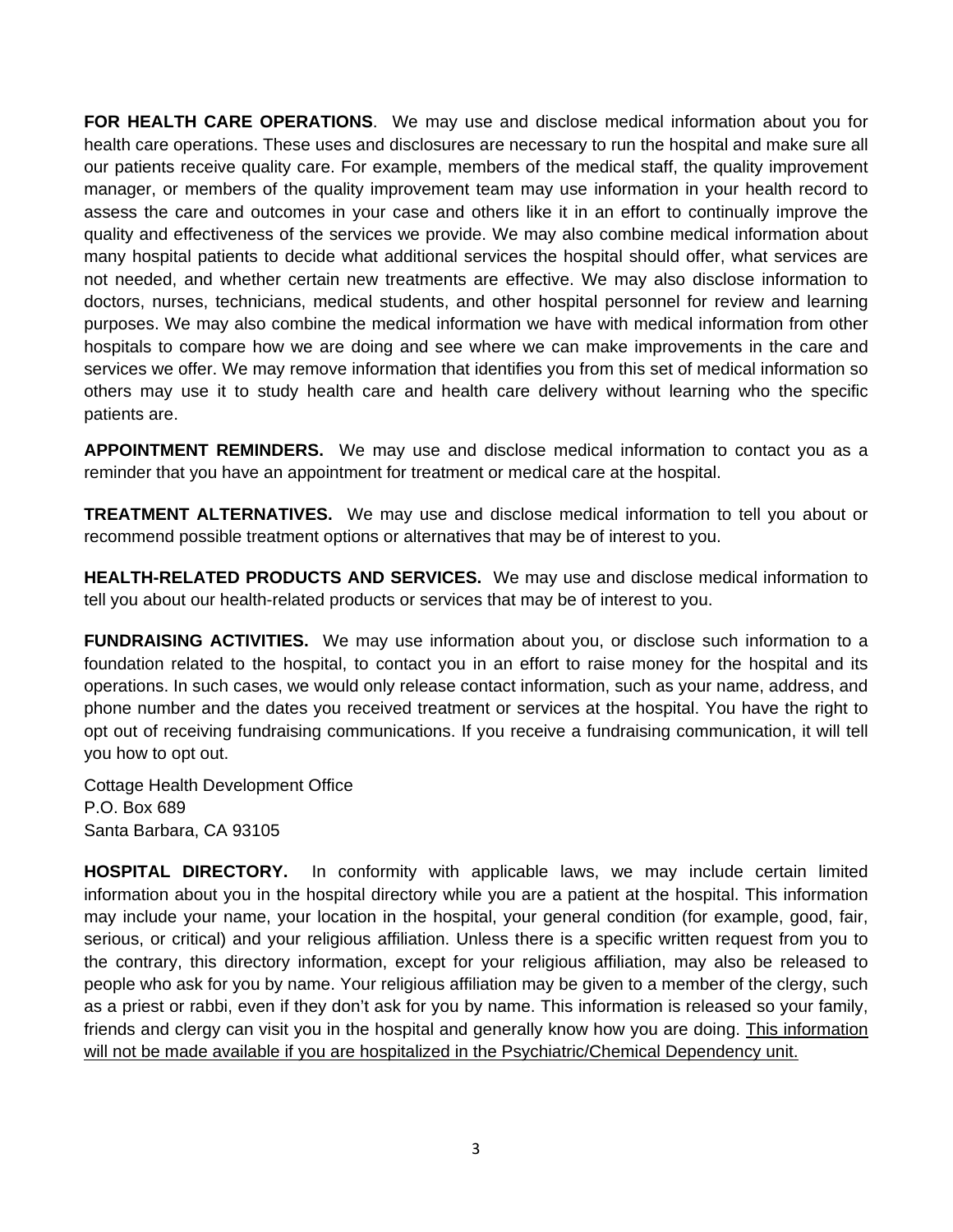**MARKETING AND SALE.** Most uses and disclosures of medical information for marketing purposes, and disclosures that constitute a sale of medical information, require your authorization.

**TO INDIVIDUALS INVOLVED IN YOUR CARE OR PAYMENT FOR YOUR CARE.** We may release medical information about you to a friend or family member who is involved in your medical care. We may also give information to someone who helps pay for your care. Unless there is a specific written request from you to the contrary, we may also tell your family or friends your condition and that you are in the hospital.

**DISASTER RELIEF EFFORT.** We may disclose medical information about you to an entity assisting in a disaster relief effort so that your family can be notified about your condition, status, and location. If you arrive at the emergency department either unconscious or otherwise unable to communicate, we are required to attempt to contact someone we believe can make health care decisions for you (for example, a family member or agent under a health care power of attorney).

**FOR RESEARCH.** Under certain circumstances, we may use and disclose medical information about you for research purposes. A research project, for example, may involve comparing the health and recovery of all patients who receive one medication to those who received another medication for the same condition. Alternatively, a collaborating researcher may request leftover tissue or blood specimens in order to promote the advancement of science or medicine. Limited patient information may accompany the specimen(s). All research projects are subject to a special approval process through the Institutional Review Board. This approval process evaluates a proposed research project and its use of medical information, trying to balance the research needs with patients' need for privacy of their medical information. Before we use or disclose medical information for research, the project will have been approved through this research approval process; but we may, however, disclose medical information about you to people preparing to conduct a research project, for example, to help them look for patients with specific medical needs, so long as the medical information they review does not leave the hospital and the Institutional Review Board has approved such activity.

**AS REQUIRED BY LAW.** We will disclose medical information about you when required to do so by federal, state, or local law.

**TO AVERT A SERIOUS THREAT TO HEALTH OR SAFETY.** We may use and disclose medical information about you when necessary to prevent a serious threat to your health and safety or the health and safety of the public or another person. Any disclosure, however, would only be to someone able to help prevent the threat.

#### **SPECIAL SITUATIONS**

**ORGAN AND TISSUE DONATION.** To conform with applicable laws, we may release medical information to organizations that handle organ procurement or organ, eye, or tissue transplantation, or to an organ donation bank, as necessary to facilitate organ or tissue donation and transplantation.

**MILITARY AND VETERANS.** If you are a member of the armed forces, we may release medical information about you as required by military command authorities. We may also release medical information about foreign military personnel to the appropriate foreign military authority.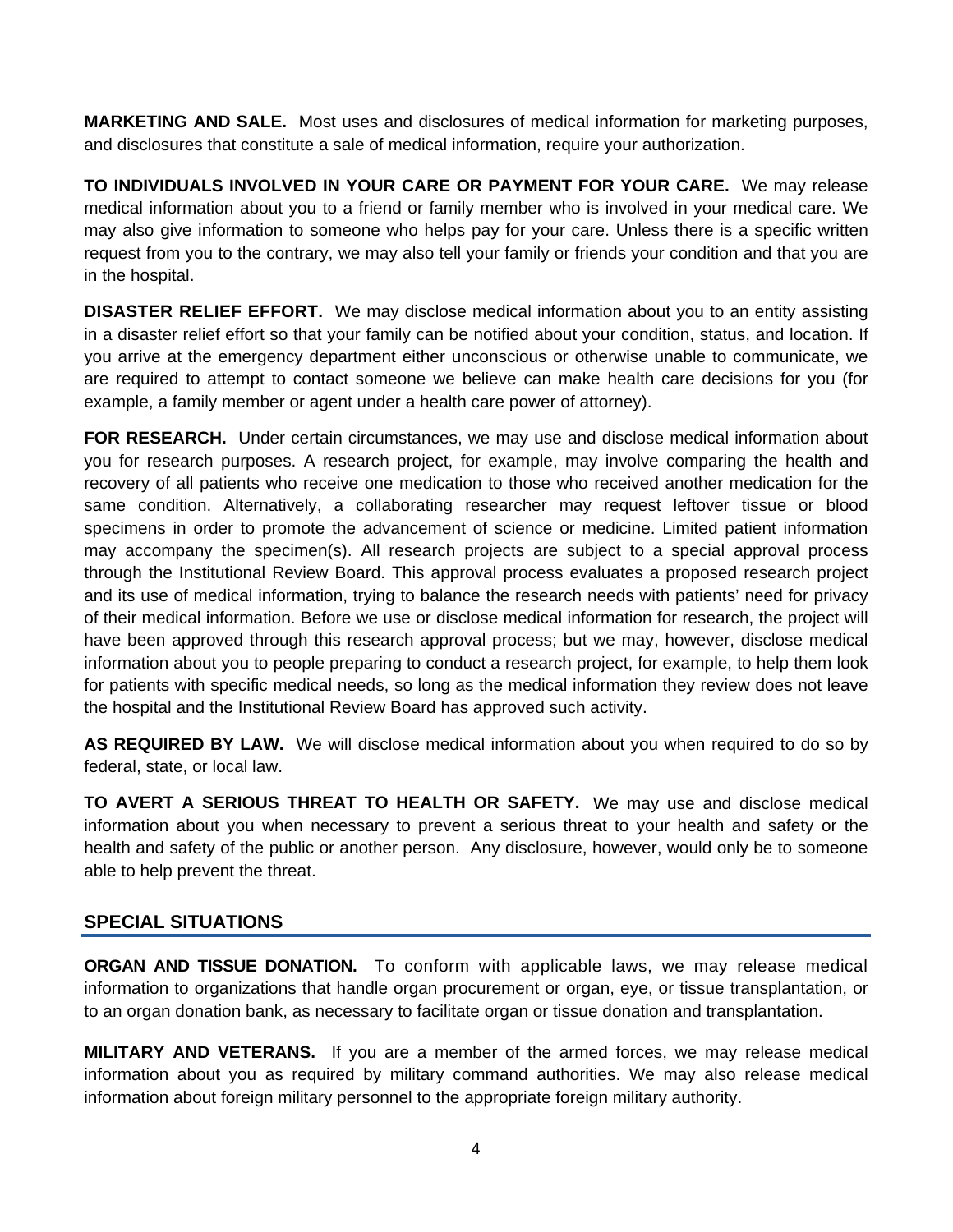**WORKERS' COMPENSATION.** In conjunction with applicable laws, we may release medical information about you for workers' compensation or similar programs. These programs provide benefits for work-related injuries or illnesses.

**PUBLIC HEALTH ACTIVITIES.** In conformity with applicable laws, we may disclose medical information about you for public health activities. These activities generally include the following:

- To prevent or control disease, injury, or disability;
- To report births and deaths;
- To report the abuse or neglect of children, elders and dependent adults;
- To report reactions to medications or problems with products;
- To notify people of recalls of products they may be using;
- To notify a person who may have been exposed to a disease or may be at risk for contracting or spreading a disease or condition;
- To notify the appropriate government authority if we believe a patient has been the victim of abuse, neglect, or domestic violence. We will only make this disclosure if you agree to it or if mandated or authorized by law;
- To notify emergency response employees regarding possible exposure to HIV/AIDS, to the extent necessary to comply with state and federal laws.

**HEALTH OVERSIGHT ACTIVITIES.** In accordance with applicable laws, we may disclose medical information to a health oversight agency for activities authorized by law. These oversight activities include, for example, audits, investigations, inspections, and licensure. These activities are necessary for the government to monitor the health care system, government programs, and compliance with civil rights laws.

**LAWSUITS AND DISPUTES.** If you are involved in a lawsuit or a dispute, we may disclose medical information about you in response to a court or administrative order. We may also disclose medical information about you in response to a subpoena, discovery request, or other lawful process by someone else involved in the dispute, but only if efforts have been made to tell you about the request (which may include a written notice to you) or to obtain an order protecting the information requested.

**LAW ENFORCEMENT.** To conform with applicable laws, we may release medical information if asked to do so by law enforcement officials. For patients hospitalized in the acute Psychiatric unit, the information released must be in accordance with Welfare and Institution Code 5328(u).

For all other Law Enforcement situations, we may release medical information:

- **IF** In response to a court order, subpoena, warrant, summons, or similar process;
- To identify or locate a suspect, fugitive, material witness, or missing person;
- About the victim of a crime if, under certain limited circumstances, we are unable to obtain the person's agreement;
- About a death we believe may be the result of criminal conduct;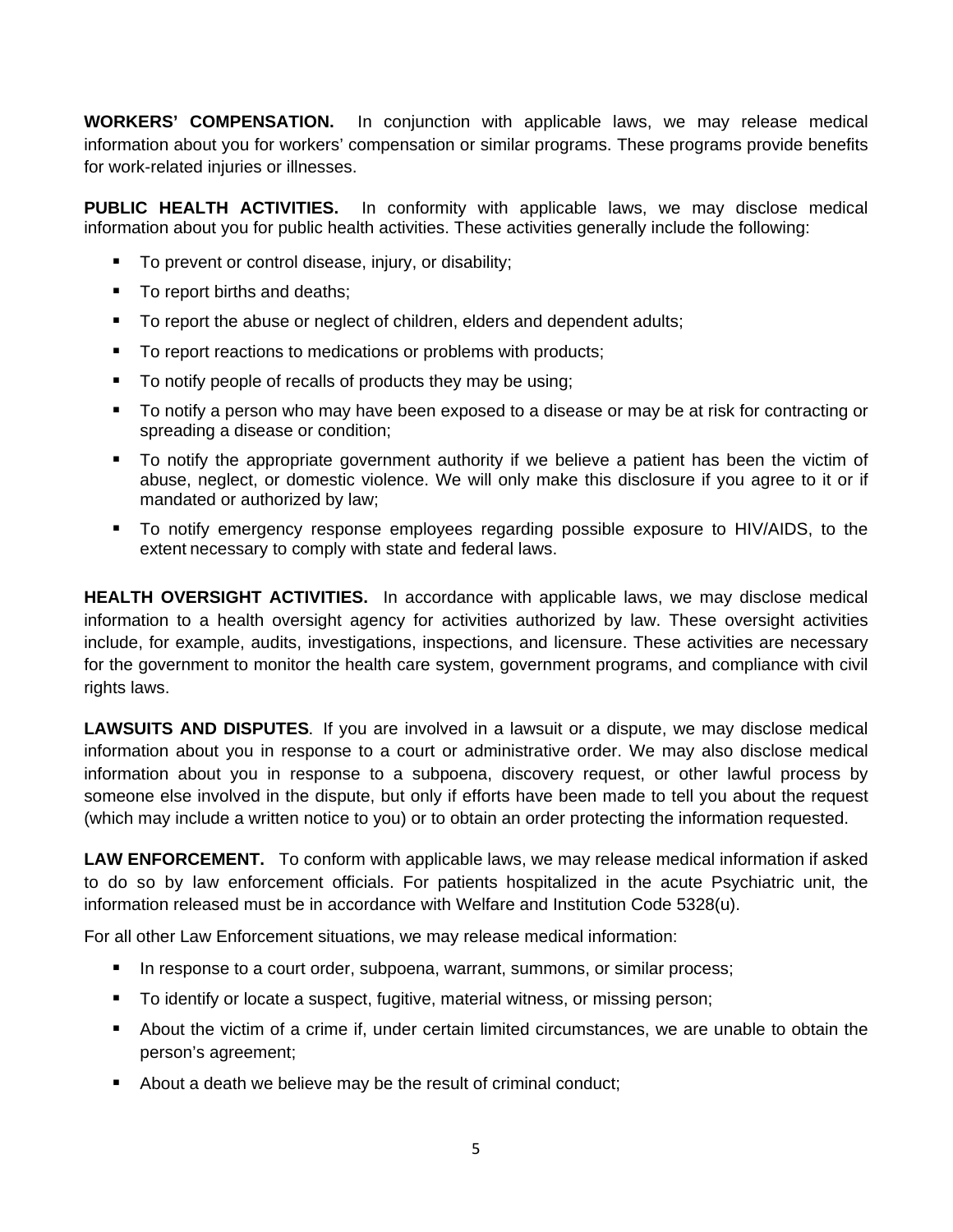- About criminal conduct at the hospital; and
- **In emergency circumstances to report a crime; the location of the crime or victims; or the** identity, description or location of the person who committed the crime.

**CORONERS, MEDICAL EXAMINERS AND FUNERAL DIRECTORS.** In accordance with applicable laws, we may release medical information to a coroner or medical examiner. This may be necessary, for example, to identify a deceased person or determine the cause of death. We may also release medical information about patients of the hospital to funeral directors as necessary to carry out their duties.

**NATIONAL SECURITY AND INTELLIGENCE ACTIVITIES.** In compliance with applicable laws, we may release medical information about you to authorized federal officials for intelligence, counterintelligence, and other national security activities authorized by law.

**PROTECTIVE SERVICES FOR THE PRESIDENT AND OTHERS.** In accordance with applicable laws, we may disclose medical information about you to authorized federal officials so they may provide protection to the President, other authorized persons, or foreign heads of state or conduct special investigations.

**SECURITY CLEARANCES**. We may use medical information about you to make decisions regarding your medical suitability for a security clearance or service abroad. We may also release your medical suitability determination to the officials in the U.S. Department of State who need access to that information for these purposes.

**INMATES.** If you are an inmate of a correctional institution or under the custody of a law enforcement official, we may release medical information about you to the correctional institution or law enforcement official. This release would be necessary for:

- **The institution to provide you with health care;**
- The protection of your health and safety or the health and safety of others; or
- **The safety and security of the correctional institution.**

**MULTIDISCIPLINARY PERSONNEL TEAMS.** We may disclose health information to a multidisciplinary personnel team relevant to the prevention, identification, management, or treatment of an abused child and the child's parents, or elder abuse and neglect.

**SPECIAL CATEGORIES OF INFORMATION.** In some circumstances, your health information may be subject to restrictions that may limit or preclude some uses or disclosures described in this notice. For example, there are special restrictions on the use or disclosure of certain categories of information, such as tests for HIV or treatment for mental health conditions or alcohol and drug abuse. Government health benefit programs, such as Medi-Cal, may also limit the disclosure of beneficiary information for purposes unrelated to the program.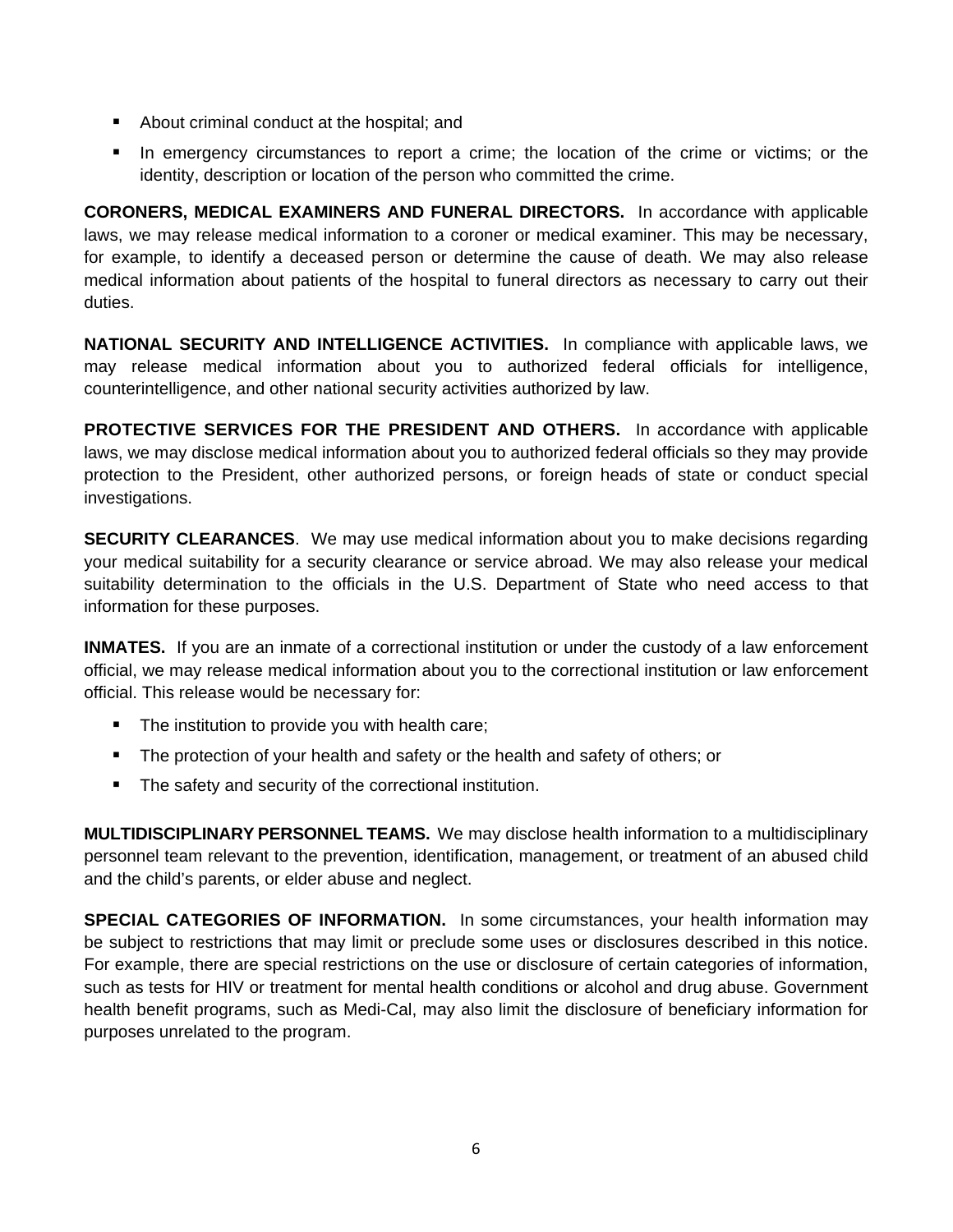**PSYCHOTHERAPY NOTES.** Psychotherapy notes means notes recorded (in any medium) by a health care provider who is a mental health professional documenting or analyzing the contents of conversation during a private counseling session or a group, joint, or family counseling session and that are separated from the rest of the individual's medical record. Psychotherapy notes excludes medication prescription and monitoring, counseling session start and stop times, the modalities and frequencies of treatment furnished, results of clinical tests, and any summary of the following items: diagnosis, functional status, the treatment plan, symptoms, prognosis, and progress to date.

We may disclose your psychotherapy notes, as required by law or:

- For use by the originator of the notes
- **IF** In supervised mental health training programs for students, trainees, or practitioners
- By the covered entity to defend a legal action or other proceeding brought by the individual
- To prevent or lessen a serious and imminent threat to the health or safety of a person or the public
- For the health oversight of the originator of the psychotherapy notes
- For use or disclosure to coroner or medical examiner to report a patient's death
- For use or disclosure necessary to prevent or lessen a serious and imminent threat to the health or safety of a person or the public
- For use or disclosure to the secretary of DHHS in the course of an investigation

## **YOUR RIGHTS REGARDING MEDICAL INFORMATION ABOUT YOU**

You have the following rights regarding medical information we maintain about you.

**RIGHT TO INSPECT AND COPY.** You have the right to inspect and copy medical information that may be used to make decisions about your care. This usually includes medical and billing records however, it may not include mental health information. To inspect and obtain a copy of medical information that may be used to make decisions about you, you must submit your request in writing to:

Cottage Health Health Information Management Department P.O. Box 689 Santa Barbara, CA 93105

If you request a copy of the information, we may charge a fee for the costs of copying, mailing or any other supplies associated with your request.

We reserve the right to deny your request to inspect and copy in certain very limited circumstances. If you are denied access to medical information, you may request that the denial be reviewed. Another licensed health care professional chosen by the hospital will review your request and the denial. The person conducting the review will not be the person who denied your request and we will comply with the outcome of the review.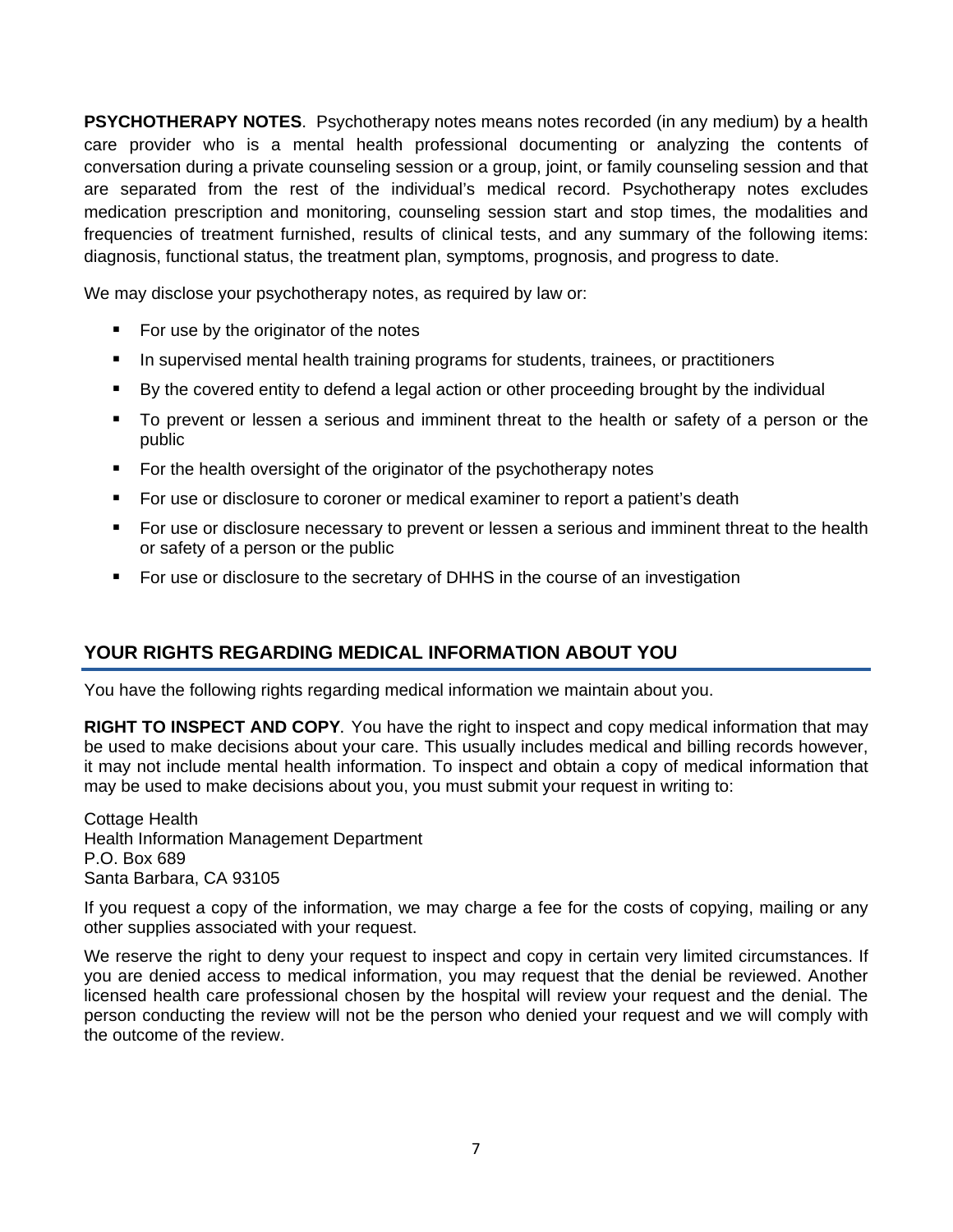**RIGHT TO AMEND.** If you feel that the medical information we have about you is incorrect or incomplete, you may ask us to correct or amend the information. You have the right to request an amendment for as long as the information is kept by or for the hospital. To request an amendment, submit your written request to:

Cottage Health Health Information Management Department P.O. Box 689 Santa Barbara, CA 93105

You must include the reason that supports your request.

We may deny your request for an amendment if it is not in writing or does not include a reason to support the request. In addition, we may deny your request if you ask us to amend information that:

- Was not created by us, unless the person or entity that created the information is no longer available to make the amendment;
- $\blacksquare$  Is not part of the medical information kept by or for the hospital;
- If is not part of the information which you would be permitted to inspect and copy; or
- Is accurate and complete.

Even if we deny your request for amendment, you have the right to submit a written addendum. This addendum, which shall not exceed 250 words, will refer to any item or statement in your record that you believe is incomplete or incorrect. If you clearly indicate in writing that you want the addendum to be made part of your medical record, we will attach it to your records and include it whenever we make a disclosure of the item or statement you believe to be incomplete or incorrect.

**HEALTH INFORMATION EXCHANGE.** "Health Information Exchange" is the sharing of healthcare information electronically among doctors, hospitals and other healthcare providers within a region or community. If permitted by law, we may share basic identifying and medical information about you with other health care providers through a health information exchange.

**RIGHT TO AN ACCOUNTING OF DISCLOSURES.** You have the right to request an "accounting of disclosures". This is a list of the disclosures that were made about your medical information that did not pertain to our own use for treatment, payment and health care operations (as described above) and with other exceptions pursuant to the law. To request this list or accounting of disclosures, you must submit your request in writing to:

Cottage Health Health Information Management Department P.O. Box 689 Santa Barbara, CA 93105

- Your request must state a time period no longer than six years and may not include any dates before April 14, 2003. Your request should indicate in what form you want the list (for example, on paper or electronically).
- The first list you request within a 12-month period will be free. For any additional requests, we may charge you for the costs of providing the list. We will notify you of the cost involved and you may choose to withdraw or modify your request at that time before any costs are incurred.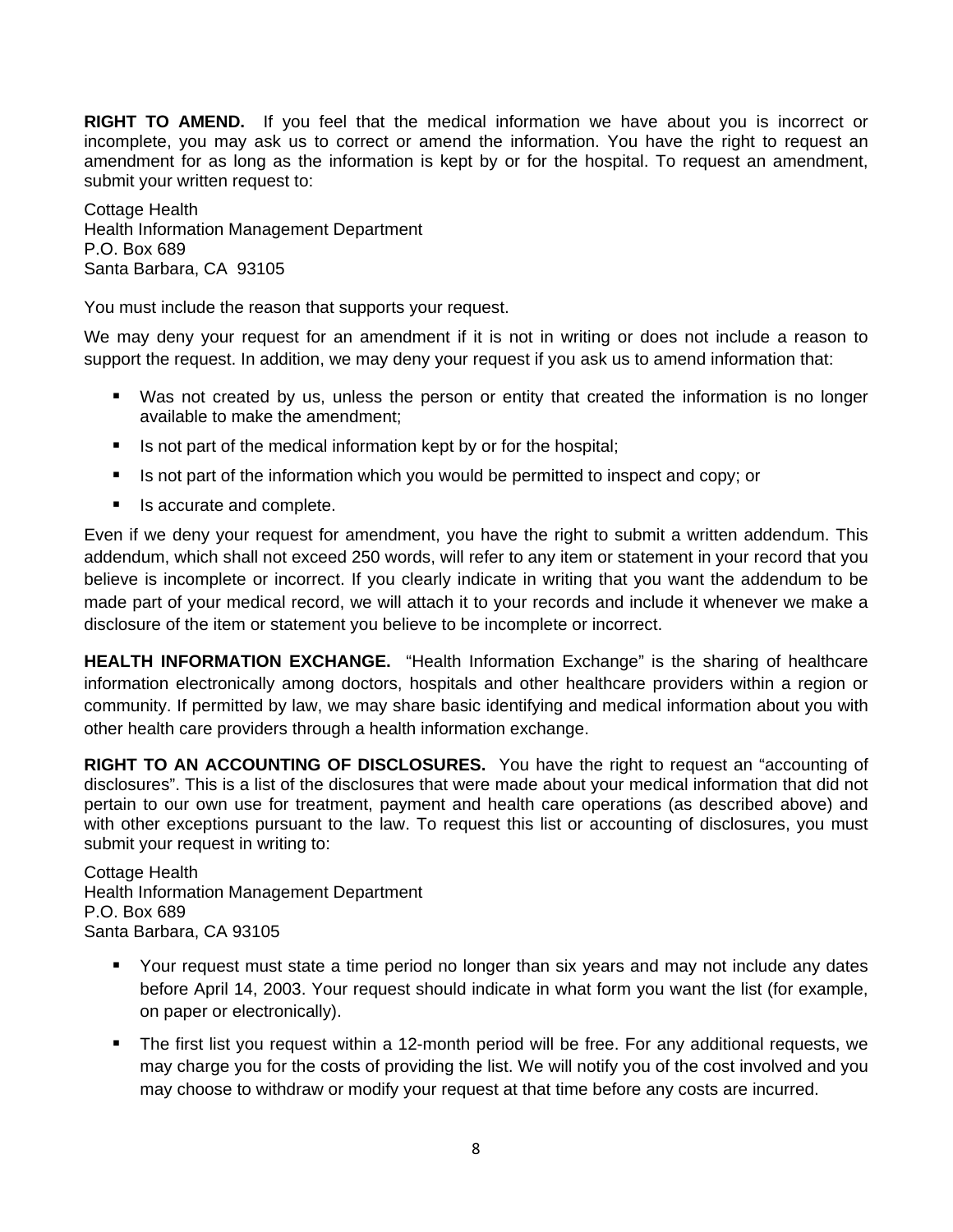We will notify you as required by law following a breach of your unsecured protected health information.

**RIGHT TO REQUEST RESTRICTIONS.** You have the right to request a restriction or limitation on the medical information we use or disclose about you for treatment, payment or health care operations. You also have the right to request a limit on the medical information we disclose about you to someone who is involved in your care or the payment for your care, like a family member or friend. For example, you could ask that we not use or disclose information about a surgery you had.

**We are not required to agree to your request, except to the extent that you request us to restrict disclosure to a health plan or insurer for payment or health care operations purposes if you, or someone else on your behalf (other than the health plan or insurer), has paid for the item or service out of pocket in full. Even if you request this special restriction, we can disclose the information to a health plan or insurer for purposes of treating you.** 

If we agree to another special restriction, we will comply with your request unless the information is needed to provide you emergency treatment. To request restrictions, you must make your request in writing to:

Cottage Health Health Information Management Department P.O. Box 689 Santa Barbara, CA 93105

In your request, you must tell us: 1) what information you want to limit; 2) whether you want to limit our use, disclosure or both; 3) to whom you want these limits to apply, for example, disclosures to your spouse.

**RIGHT TO REQUEST CONFIDENTIAL COMMUNICATIONS.** You have the right to request that we communicate with you about medical matters in a certain way or at a certain location. For example, you can ask that we only contact you at work or by e-mail. To request confidential communications, you must make your request in writing to:

Cottage Health Health Information Management Department P.O. Box 689 Santa Barbara, CA 93105

We will not ask you the reason for your request, and we will accommodate all reasonable requests. Your request must specify where and how you wish to be contacted.

**RIGHT TO A PAPER COPY OF THIS PRIVACY NOTICE.** You have the right to a paper copy of this Privacy Notice. You may ask us to give you a copy of this Privacy Notice at any time. Even if you have agreed to receive this Privacy Notice electronically, you are still also entitled to a paper copy.

You may obtain a copy of this Privacy Notice at our website: *www.cottagehealth.org*.

To obtain a paper copy of this Privacy Notice, please contact our Admitting Department at:

Cottage Health Admitting Department P.O. Box 689 Santa Barbara, CA 93105 (805) 682-7111 ext. 53692